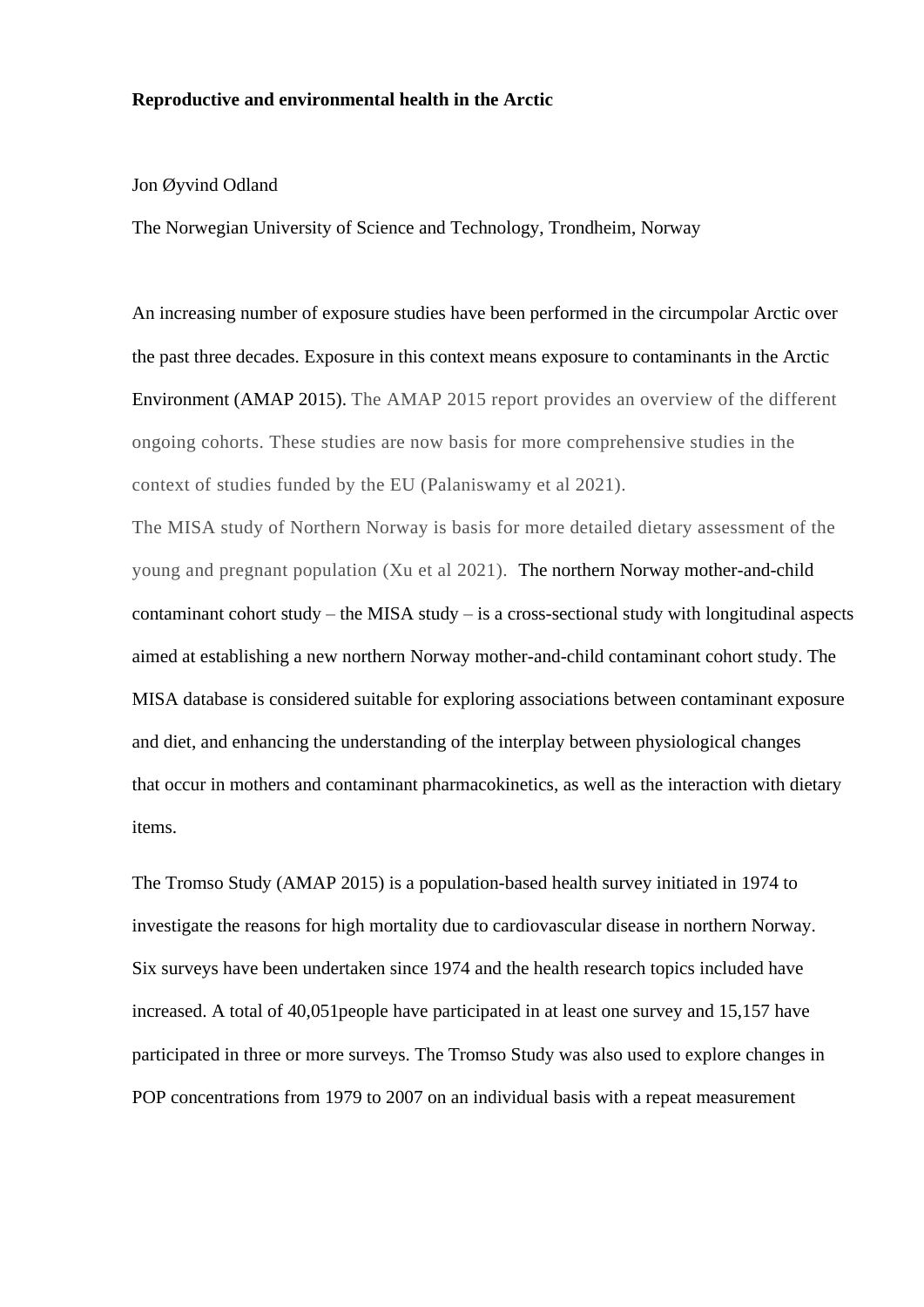design. Serum samples were obtained from the freezer archive for 54 men who participated in all of the survey points: 1979, 1986, 1994, 2001, and 2007. The archived serum samples were analyzed for PCBs, chlorinated pesticides, and per-and polyfluoroalkyl substances (PFASs). This study provides unique information for trends of human exposure from the environment. Other Nordic studies mentioned are the Northern Finland birth cohorts with compatible design (AMAP 2015); The Chukotka dietary exposure study, with later follow up of the children, the Nunavik child development study, the different Greenlandic studies, and the comprehensive environmental and child developmental studies of the Faroe Island are just as important contributions.

The main source of contaminant exposure is the consumption of traditional foods of marine origin, such as whales, seals, polar bears and some fish species. AMAP has generated a vast amount of data on contaminant levels in human tissues, especially in hair and blood, and in some studies even human milk. Exposure levels vary in different regions of the Arctic, which can be largely explained by variation in contaminant levels in the traditional diet. Several studies have been designed as birth cohorts, giving the opportunity for later examination of health effects associated with prenatal or early postnatal exposure. However, conducting human health effects studies in the Arctic can be challenging for several reasons, including issues associated with logistics, the wide range of languages and cultures, and a lack of qualified staff when estimating the function of the central nervous system. To maximize the returns from such studies requires a harmonized study design and harmonized reporting of results. This will make it possible to merge studies and perform strong meta-analysis. AMAP guidance on the design of cohort and dietary studies for assessing the effects of environmental contaminants on population health in the Arctic as well as a protocol for the full reporting of results, including statistical methodology, would be very useful. This will enhance the ability to compare and combine the outcome of such studies from different circumpolar regions and should thus result in a more statistically valid